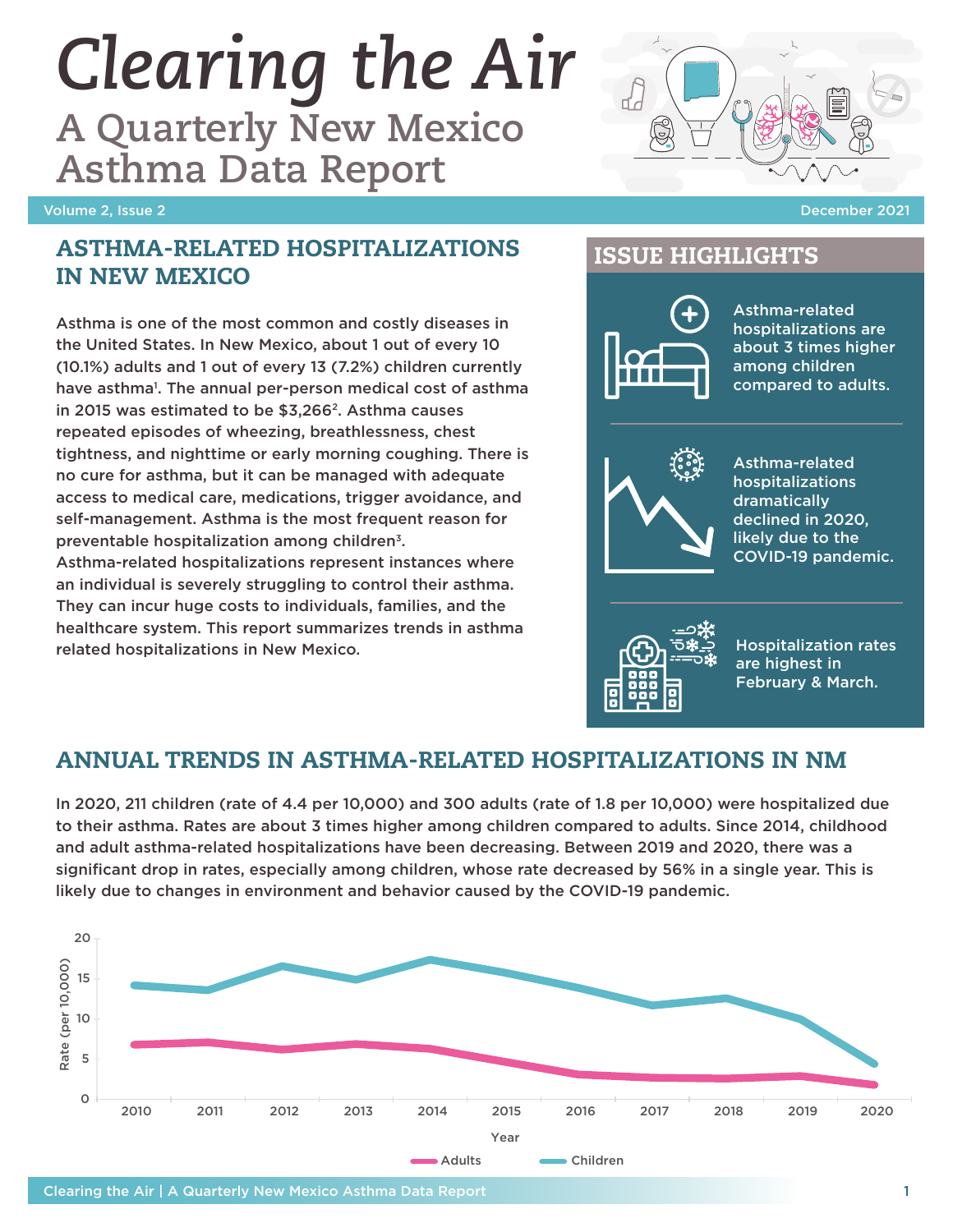## NM ASTHMA-RELATED HOSPITALIZATIONS BY MONTH

In NM, asthma-related hospitalizations are highest in February and March, and are lowest during the summer months (June and July). These seasonal trends follow the school-year calendar. Research suggests that the transmission of routine infectious diseases (e.g., influenza and the common cold) in the school environment can severely impact a child's ability to control their asthma, sometimes leading to hospitalization<sup>4</sup>.



## NM ASTHMA-RELATED HOSPITALIZATIONS BY AGE AND GENDER

Boys, ages 0-9 years old have the highest asthma-related hospitalization rates. Hospitalization rates decline as males get older. Rates among females also decline as they reach their teens, but then begin to increase again in their 30's and 40's. Overall, females experience higher asthma-related hospitalization rates than males (5.0 per 10,000 compared to 4.3 per 10,000).

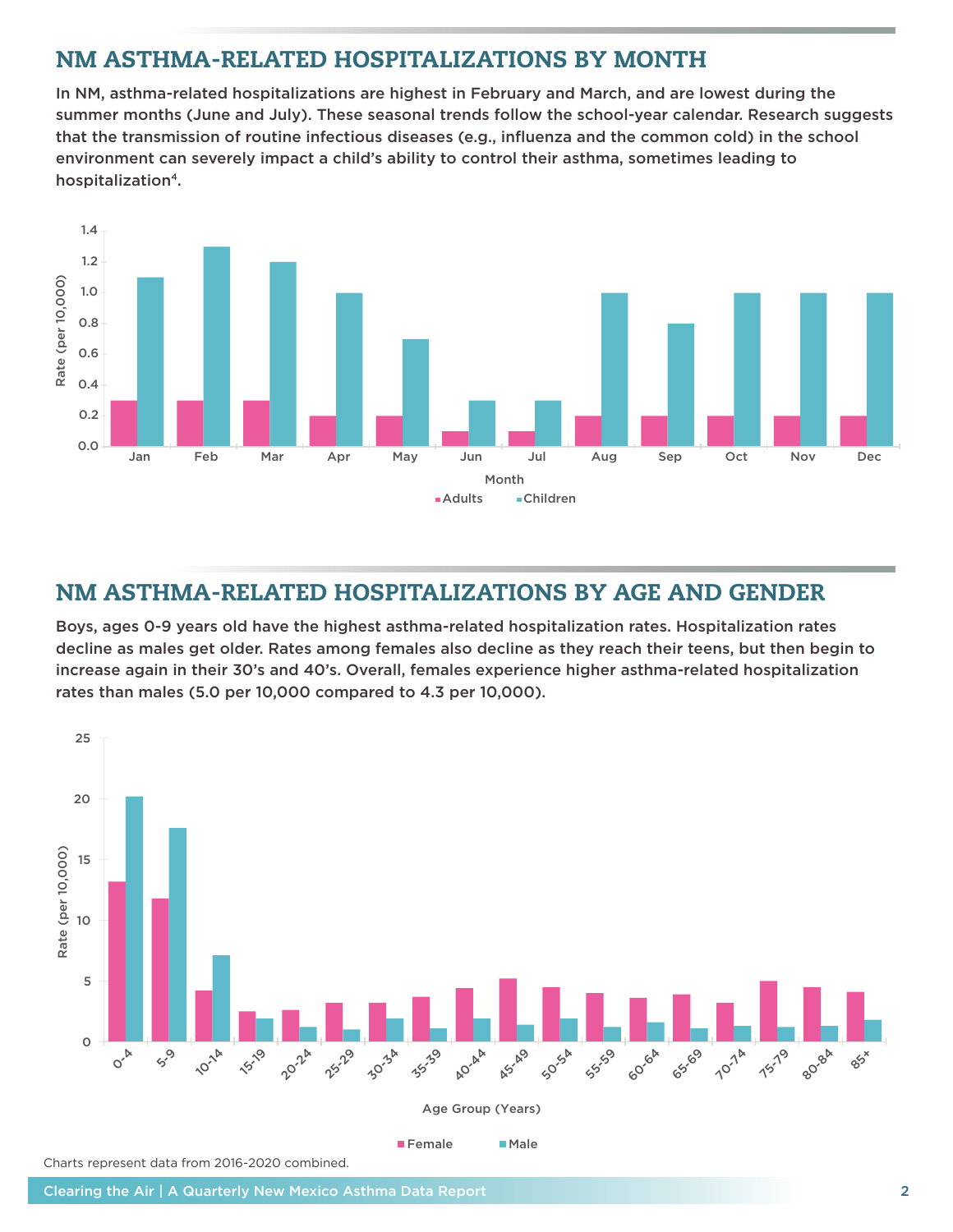## ASTHMA-RELATED HOSPITALIZATIONS BY GEOGRAPHY

The highest asthma-related hospitalization rates are in the Northeast (NE), Metro, and Southeast (SE) health regions. Since 2016, the SE has experienced a continued decrease in rates. However, prior to 2020, both the NE and Metro health regions had been seeing increases in hospitalization rates. The counties with the highest rates are Chaves, Curry, De Baca, Lea, and Rio Arriba.



■2016 ■2017 ■2018 ■2019 ■2020

## ASTHMA-RELATED HOSPITALIZATIONS BY NM COUNTY, 2016-2020